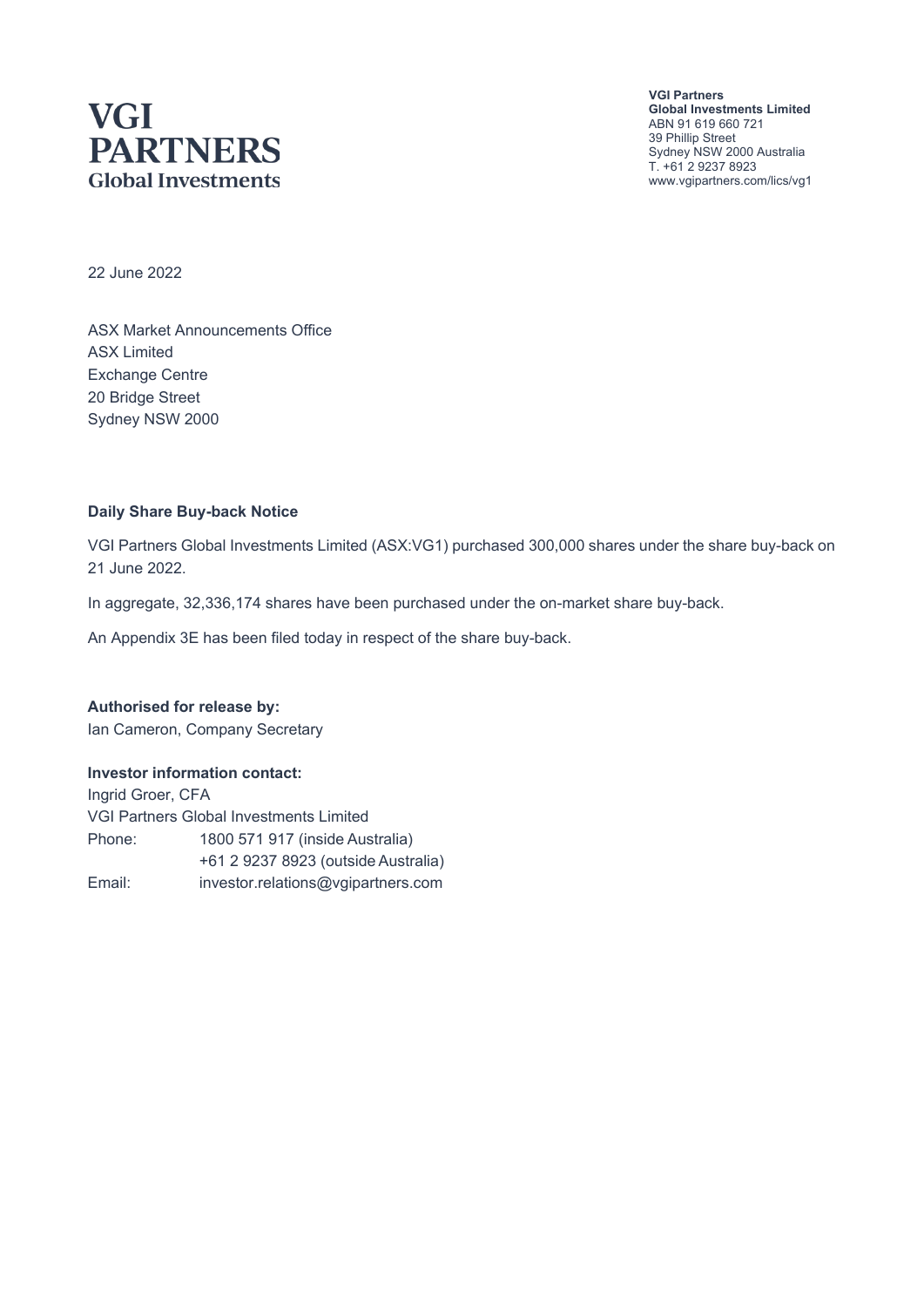*Rule 3.8A*

# **Appendix 3E**

## **Daily share buy-back notice (***except* **minimum holding buy-back and selective buy-back)**

*Information and documents given to ASX become ASX's property and may be made public.* Introduced 1/9/99. Origin: rule 3.6, Appendix 7C. Amended 30/9/2001, 11/01/10

| Name of entity                                 | ABN/ARSN       |
|------------------------------------------------|----------------|
| <b>VGI Partners Global Investments Limited</b> | 91 619 660 721 |

We (the entity) give ASX the following information.

#### **Information about buy-back**

1 Type of buy-back <br> **1** On-market buy-back within 10/12 limit

2 Date Appendix 3C was given to ASX

18 August 2020

#### **Total of all shares/units bought back, or in relation to which acceptances have been received, before, and on, previous day**

|   |                                                                                                                                              | <b>Before previous</b><br>day | <b>Previous day</b> |
|---|----------------------------------------------------------------------------------------------------------------------------------------------|-------------------------------|---------------------|
| 3 | Number of shares/units bought<br>back or if buy-back is an equal<br>access scheme, in relation to<br>which acceptances have been<br>received | 32,036,174                    | 300,000             |
| 4 | Total consideration<br>paid<br>or<br>payable for the shares/units                                                                            | \$69,441,790.69               | \$442,348.96        |

<sup>+</sup> See chapter 19 for defined terms.